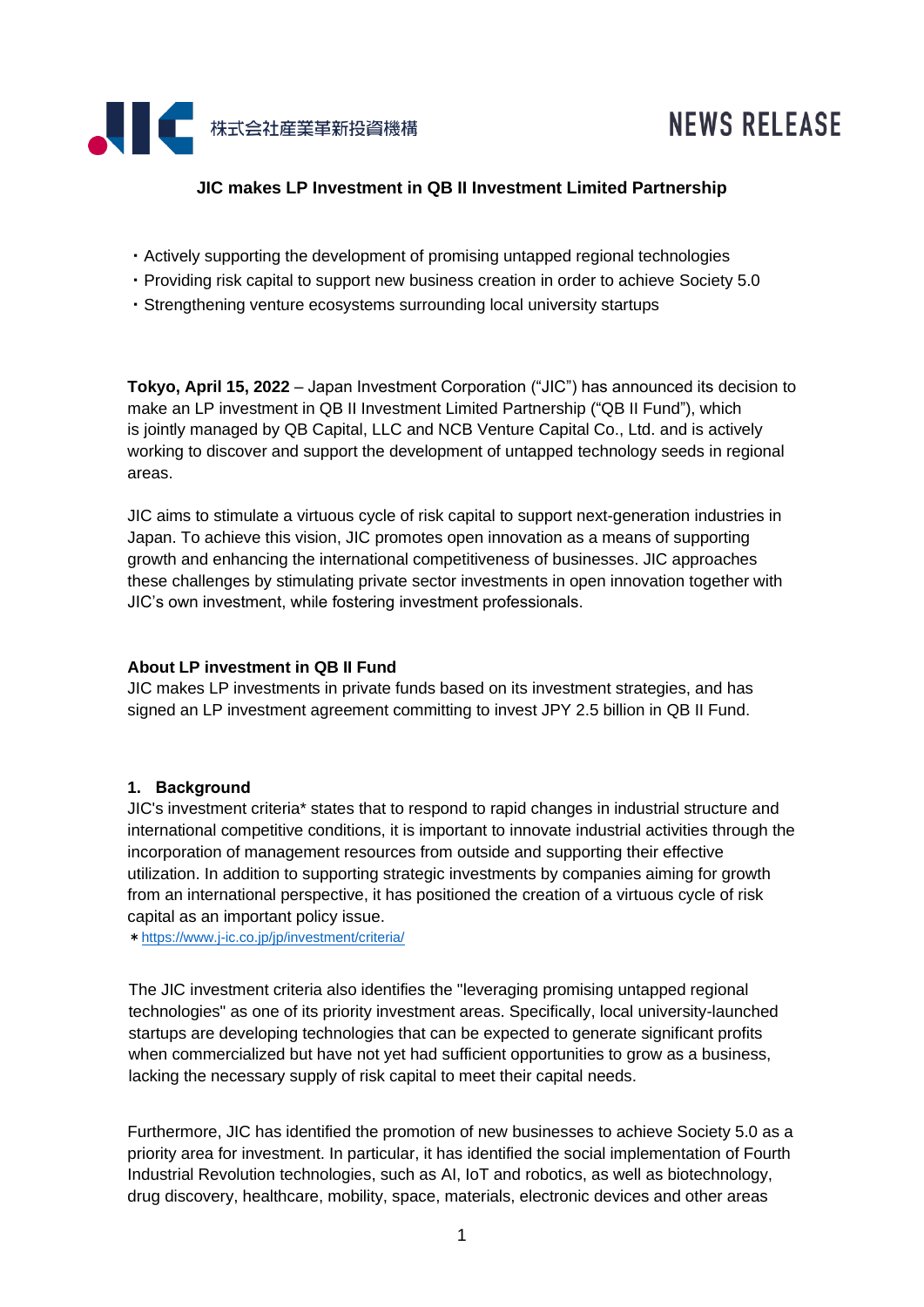that might become internationally competitive and where a long-term and large-scale supply of risk capital is needed.

## **2. About QB II Fund**

QB II Fund is a venture fund, established and jointly managed by QB Capital, LLC ("QB Capital") and NCB Venture Capital Co., Ltd., and actively engaged in discovering untapped technology seeds in regional areas and providing investment and hands-on support from seed and early stages.

QB Capital has a strong track record of discovering dormant technology seeds in regional areas by building relationships and strengthening ties with local universities primarily in Kyushu, such as Kyushu University. The fund also has significant experience in providing hands-on support to academia real-tech startups in rapidly changing industries that have high growth potential, particularly in Kyushu, such as the development of next-generation OLED light-emitting materials and meat substitutes (plant meat).

QB II Fund will continue to actively invest in university-launched startups in Kyushu and other regional areas in Japan in order to foster innovation.

JIC expects that the LP investment in QB II Fund will promote the supply of risk capital to university-based and R&D startups in Kyushu and other regions, as well as to sectors that will contribute to the creation of new businesses to achieve Society 5.0. Furthermore, by successfully launching local university startups through investment from the fund, JIC aims to attract interest and investment from a wider range of investors, thereby strengthening venture ecosystems surrounding startups from local universities in the Kyushu region and beyond.

## Overview of QB II Fund

| Name            | : QB II Investment Limited Partnership                               |
|-----------------|----------------------------------------------------------------------|
| Established     | : April 2021                                                         |
| <b>Duration</b> | $: 10$ years                                                         |
| GP.             | : QB II Partners Limited Partnership / NCB Venture Capital Co., Ltd. |

#### Overview of management company

| Name        | : QB Capital, LLC                                |
|-------------|--------------------------------------------------|
| Established | : April 2015                                     |
| Located     | : Fukuoka-shi, Fukuoka                           |
|             | Representative: Sakamoto Tsuyoshi, Hondo Takashi |

| Name                         | : NCB Venture Capital Co., Ltd. |
|------------------------------|---------------------------------|
| Established                  | : May 2020                      |
| Located                      | : Fukuoka-shi, Fukuoka          |
| Representative : Inoue Issei |                                 |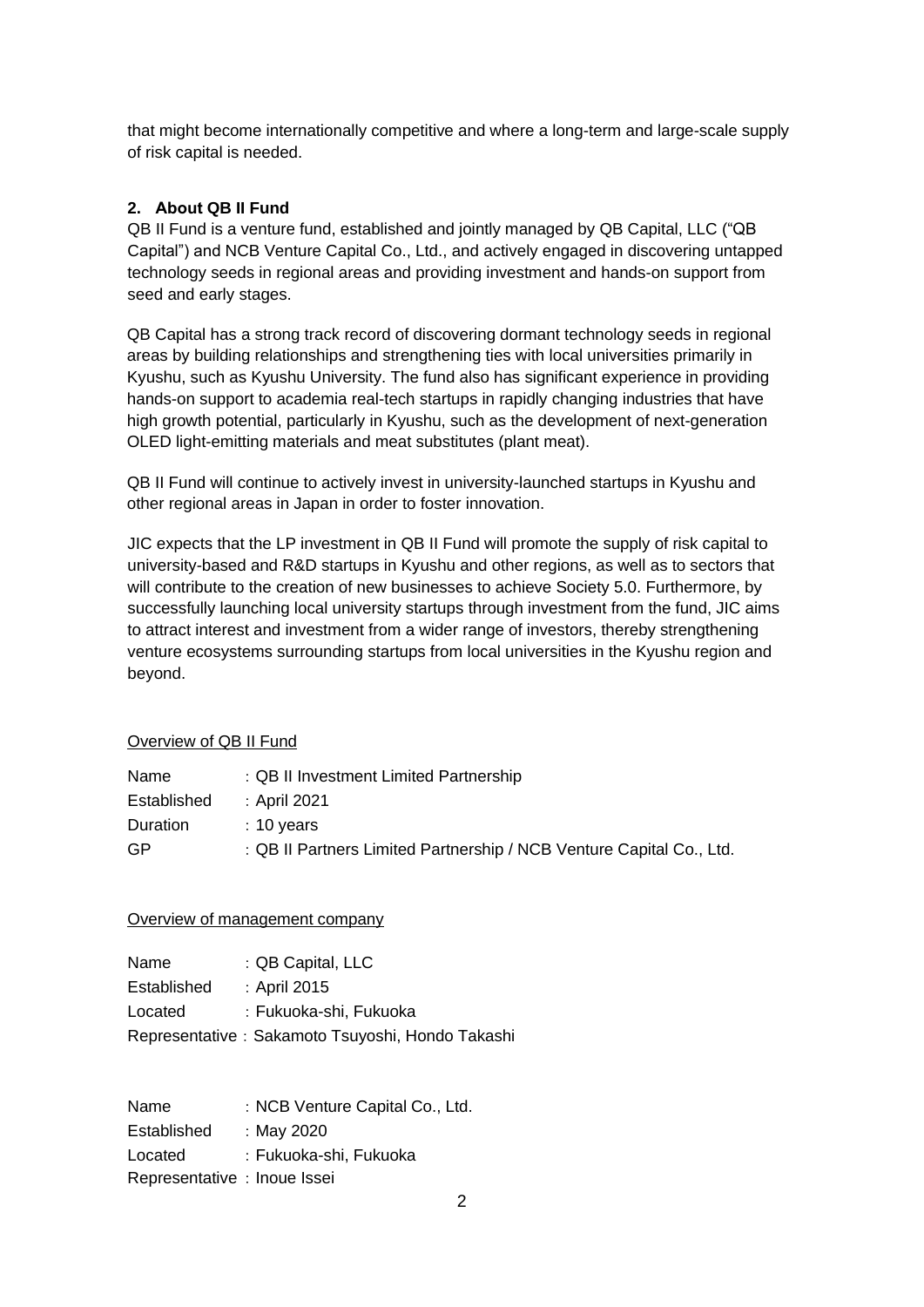(For reference)

JIC's fund investment strategy



(For reference)

Objectives of JIC's LP investments

- 1. Stimulate the supply of risk capital to help companies grow and to enhance their competitiveness JIC intends to provide capital to areas that are essential from the perspective of strengthening industrial competitiveness but lack private investment capital (investment strategies, sectors, stages, regions, etc.) with the aim of stimulating private investment capital in the short term and medium-long term.
- 2. Create diverse investment teams, professionals, and strategies to support a virtuous cycle of risk capital 1) Investment teams

JIC promotes growth of the investee funds as a leader in the intermediary of risk capital provided by institutional investors (pension funds, foreign investors, etc.) towards the establishment of future funds. This will be achieved by expanding experience and track records among its fund investment team (management company) and by further improving its ability to respond to institutional investors.

2) Investment professionals

With the cooperation of industry organizations such as JVCA, institutional investors, and investee managers, JIC supports the research and introduction of best practices of managers and the development of human resources serving as investment professionals.

3) Investment strategy

JIC will add diversity and depth to the market by making an LP investment in funds even for those with strategies that are not common in Japan yet, in response to their fund raising, including at the time of its establishment.